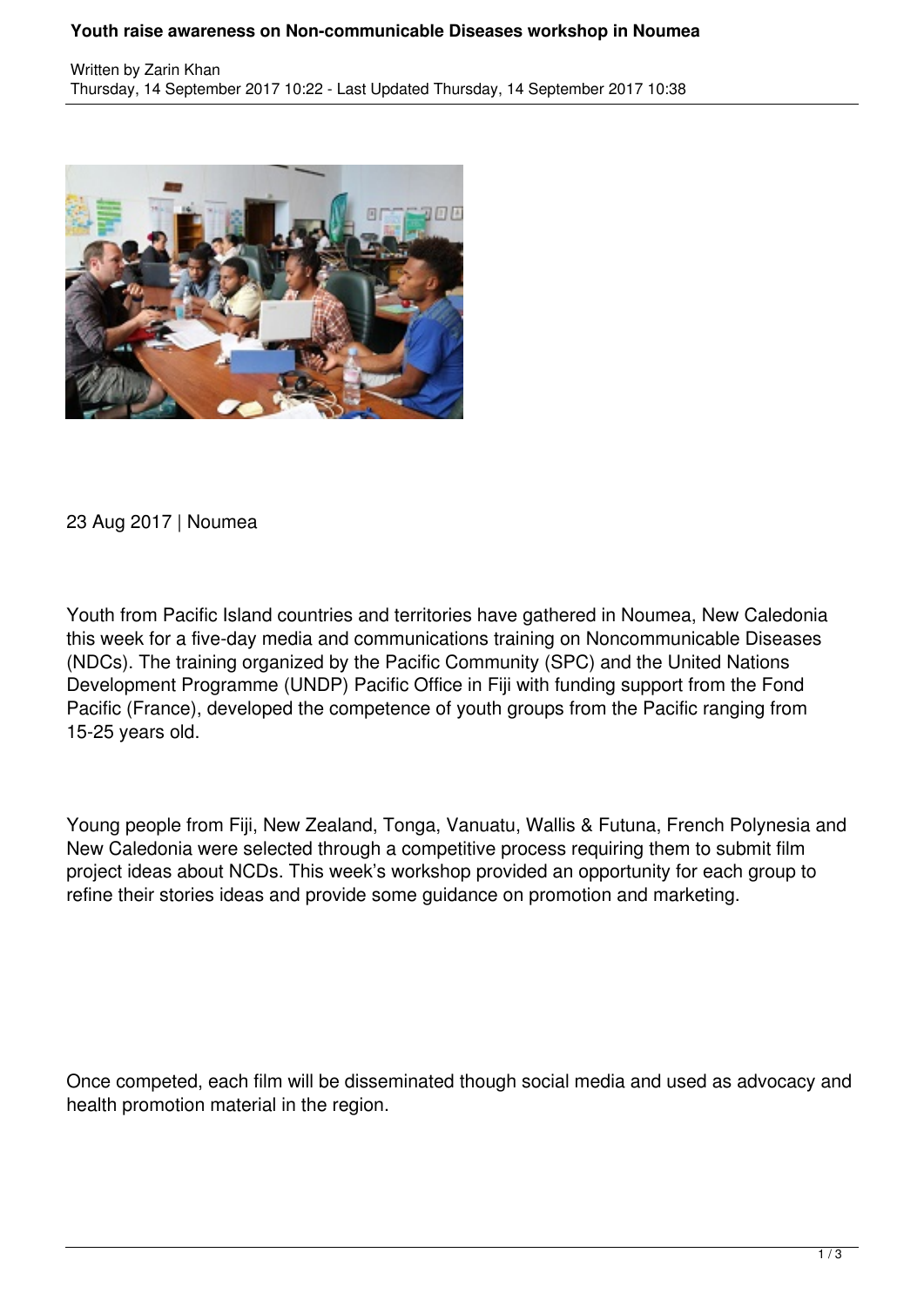Written by Zarin Khan Thursday, 14 September 2017 10:22 - Last Updated Thursday, 14 September 2017 10:38

A group of public health and media professionals will be following and supporting each group throughout the life of the project.

While the groups came from across the Pacific, they were united in their passion for tackling the challenge of NDC's.

According to Jaimeem Kenni from Vanuatu, *"People in general do not consider Noncommunicable Diseases a youth issue, that's a mistake! We are all affected one way or another. We need to be part of the solution."*

Dr Paula Vivili, DD Director of Public Health Division at SPC highlighted the importance of bringing a spotlight to NCDs and noted the relevance and the value of having this message delivered by the regions youth: "The fact is that risk factors now develop at a younger age and increasingly diseases like diabetes and even heart diseases affect young people in this region. It is essential to engage youth in the response and not just as an audience of prevention messages but as active participants and partners of that prevention."

Reflecting on the complexity of NCDs, Ferdinand Strobel, the Health and Development Adviser for the UNDP Pacific Office in Fiji, reiterated the importance of a consolidated approach to combatting one of the region's most leading causes of death.

"NCDs are driven by the consumption of unhealthy products like tobacco, alcohol and junk food which are heavily promoted to the younger generation", said Strobel.

"The rise of NCDs -just like climate change- results form an unsustainable development pathway. He added, "We need to change that, it is everyone's business to get involved and the time is now because the risk factors of today are the diseases of tomorrow."

Non-communicable Diseases constitute the leading cause of premature death and pose a formidable development challenge for the 21st century.